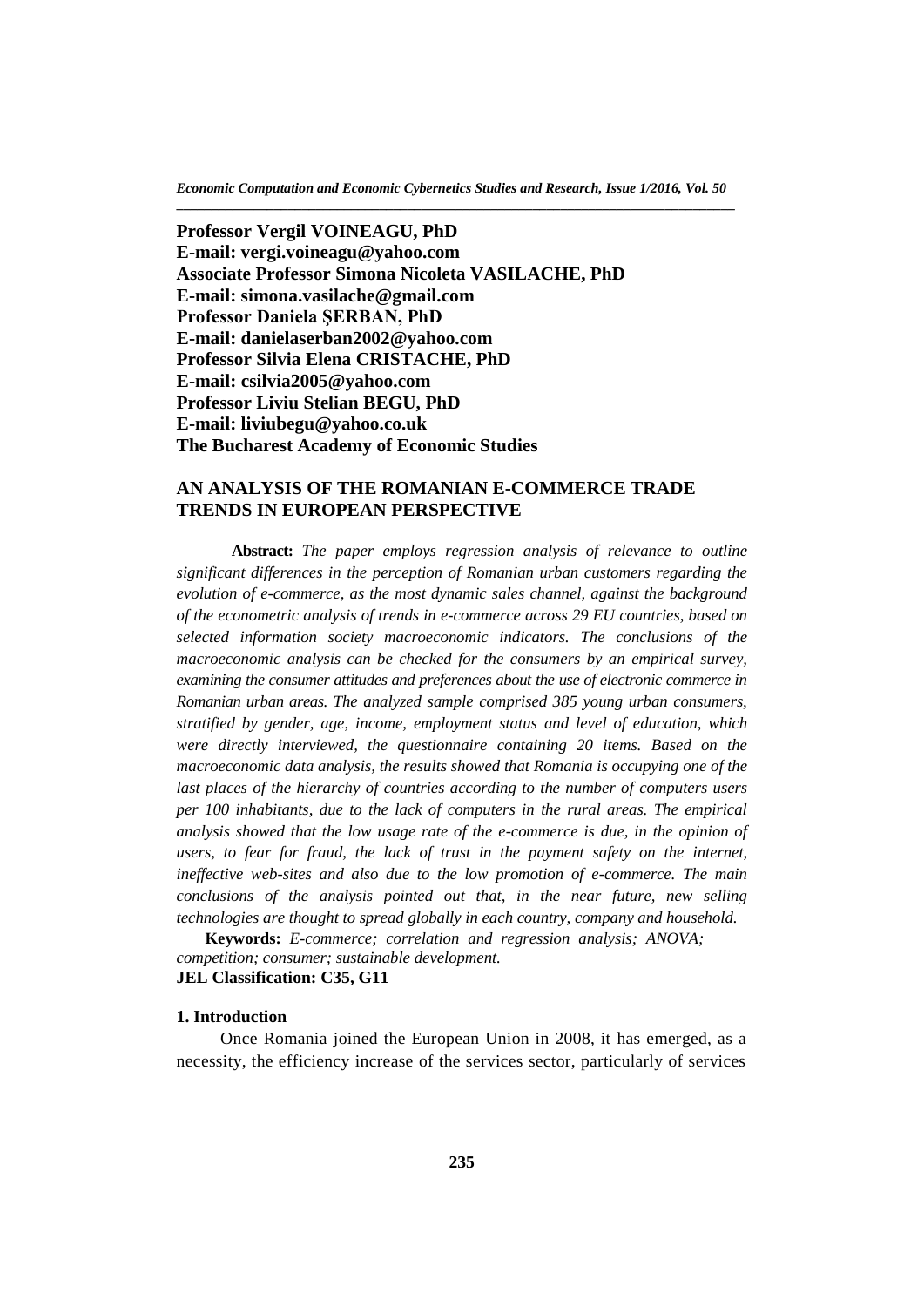for population with significant effects on Romania's *sustainable development strategy*. Therefore, a way to achieve this objective is to ensure a balance between the economic, environmental and social needs, which defines and characterizes the sustainability in a country. Currently, Romania is in a process of convergence in the economic and social plan, towards European Union system. Among the many gaps which should be recovered, one of the most important is the information and knowledge concerning the e-commerce [\(http://oeconomica.org.ro/files/pdf/120.pdf\)](http://oeconomica.org.ro/files/pdf/120.pdf). Thus, Romania is in an early stage of the knowledge revolution, with a somewhat higher emphasis on computerization of society. Many companies present their products on-line, Automated Banking services can be used for invoices, on-line reservations, booking hotels and other services. E-commerce started to expand globally in 1994, with the first websites with commercial purposes (McKnight et al., 2011). The development of electronic commerce was the one that has improved in the online marketing activity. Therefore, developing a multichannel marketing strategies involves understanding how evolving consumer, technology and competition. Buying behavior has changed radically, thanks and power facilities offered (Pelau and Bena, 2010).

\_\_\_\_\_\_\_\_\_\_\_\_\_\_\_\_\_\_\_\_\_\_\_\_\_\_\_\_\_\_\_\_\_\_\_\_\_\_\_\_\_\_\_\_\_\_\_\_\_\_\_\_\_\_\_\_\_\_\_\_\_\_\_\_\_\_

In this context, the scientific point of view, e-commerce is defined as "a modern technology business, which addresses the needs of organizations, traders and consumers to reduce transaction costs while improving quality of goods and services and increasing the speed of delivery. The term can also be used when using computer networks to search and retrieve information for supporting human and institutional decision" (CRCE, 2000). Electronic commerce conception Economic Cooperation Organization and Development (OECD) is ... doing business via the Internet, the sale of goods and services taking place offline or online" (OECD, 2015).

This exponential growth of the IT sector in Romania and other European countries has been taken into account in the Research-Development Strategy for the period 2007-2014, designed in the Lisbon Strategy for the European Union. A reasonable conclusion of this strategy is that e-commerce, as an important component of the Internet could lead to a tender cost reduction through a number of mechanisms, and could increase the competitive ability of a company, implicitly the possibility of developing their own businesses.

Also in the context of the emergence of the economic crisis in 2008, the term "*sustainability*" has gained a significant meaning, as a way to become competitive in the market. The involvement of organization leaders in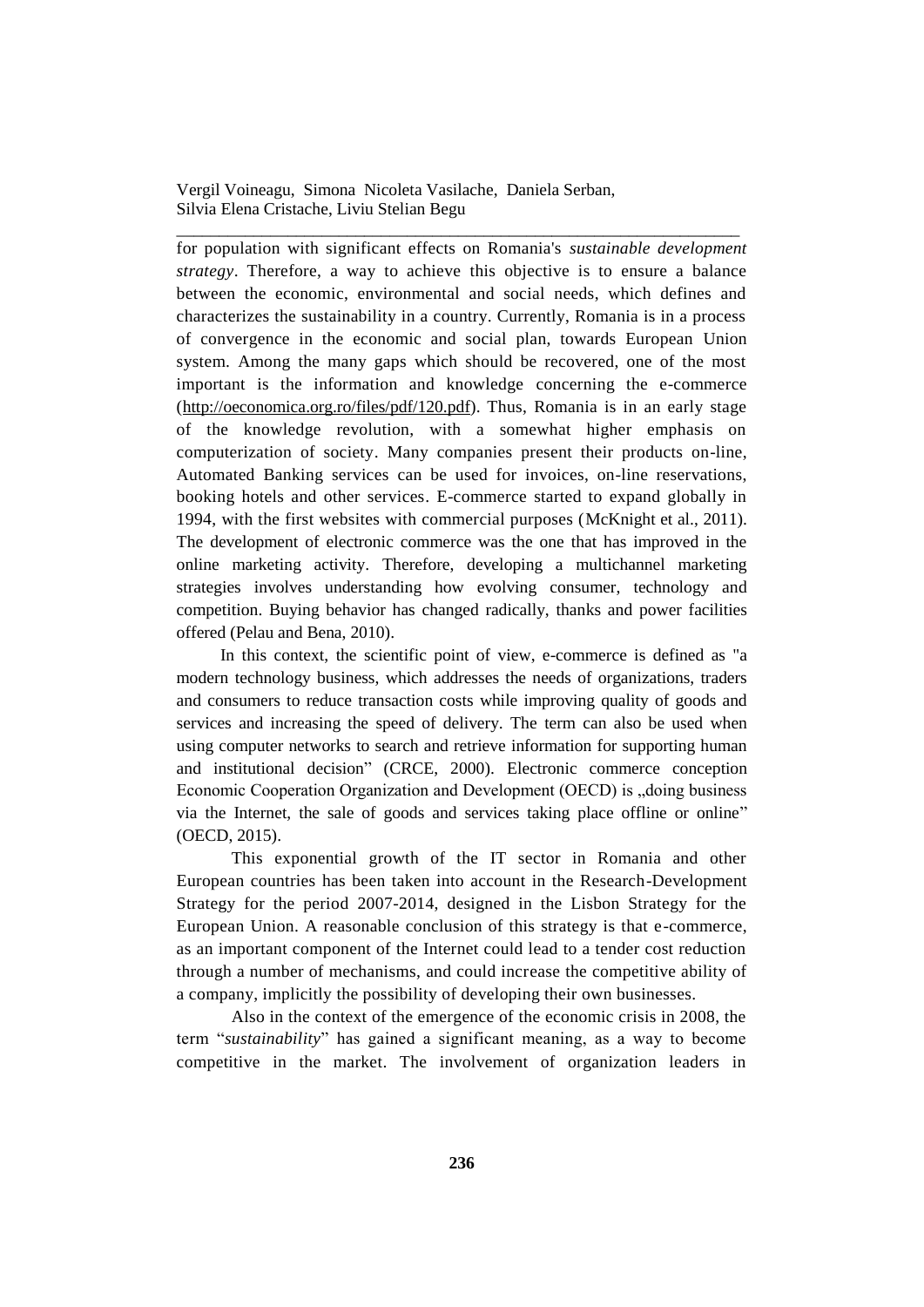developing and implementing the strategy of competitiveness through *sustainability* becomes mandatory in the current period designated for consolidating the global position of the European Union for the areas of research, innovation and technology, according to the long plan strategy, the Framework Programmed for Research and Innovation "Horizon 2020" [\(http://ec.europa.eu/research/horizon2020/20\)](http://ec.europa.eu/research/horizon2020/20). In this respect, the present paper had as a main objective characterizing the evolution and tendencies of the ecommerce trade in 29 EU countries, followed by the characterization of the consumer's preferences and attitudes towards e-commerce. This allows the investment for the development and extension of the e-commerce as a premise for the *sustainable development of the companies.*

Romanian small companies are facing difficulties to participate to the global electronic markets. For SMEs, the key issue in the development of electronic markets is choosing specific strategies,as strategic partnerships, sharing arrangements for segments market, and franchising. At the same time, developing a sustainability strategy can be a waste of effort if it does not aim the possible targets in relation to regulations[\(http://www.insse.ro\)](http://www.insse.ro/).According to Lai and Turban (2008) consumers must have confidence in the technology they use and the people who designed it.

The first part of the analysis emphasis the evolution of e-commerce for the group of 29 considered EU countries, between 2009-2014. For this, the Anova and regression analysis frame was presented. The research stages included observation and data selection, structuring and processing, data analysis and results interpretation. Concluding, in the last decade according to Kress (2002) we have witnessed a rapid growth of literature on the Internet developed around the concept. It was made by scientists from various fields such as computer science, telecommunications and engineering, but very few studies have been conducted by sociologists and even less by economic geographers. Finally, the conclusion was that, despite great advantages, the e-commerce, compared to the classic one, has a number of disadvantages, as possibilities of fraud; the Internet exposes companies to risks and uncertainties, no human contact, differential access to technology, and potential system failure (Xu, 2012).

### **2. Research methodology**

The macroeconimc analysis results was completed with a survey research, aiming to identify the opinion and attitudes of the Romanian urban area consumer on e-commerce. Also the survey results are validating the macroeconomic analysis and the correlation results.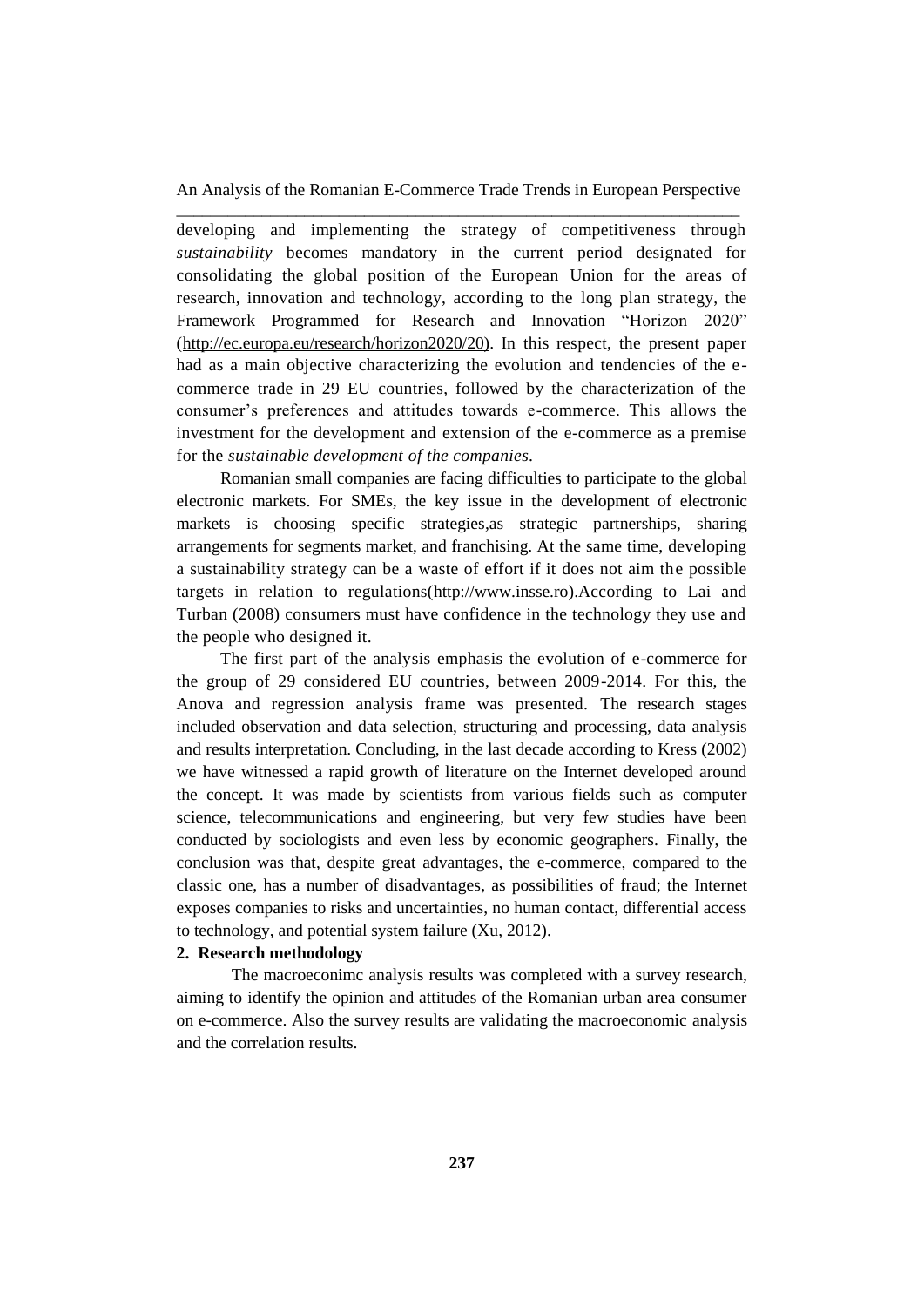\_\_\_\_\_\_\_\_\_\_\_\_\_\_\_\_\_\_\_\_\_\_\_\_\_\_\_\_\_\_\_\_\_\_\_\_\_\_\_\_\_\_\_\_\_\_\_\_\_\_\_\_\_\_\_\_\_\_\_\_\_\_\_\_\_\_

## **2.1 Data Description**

The secondary data were collected, from statistical publications of the National Institute of Statistics of Romania (2009-2014), International Telecommunication Union (2009-2014) and published data in other public reports as: National Bank of Romania between 2009-2014. The following macroeconomic indicators were used for characterizing the e-commerce trends in Europe: Total GDP index (GDPI), Number of fixed telephone lines per 100 inhabitants (NFT), Number of Internet users per 100 inhabitants (NIU), Number of Broadband Internet subscribers per 100 inhabitants (NBI). For the primary data collection, a target population was selected, made of people who occasionally use the internet, irrespective of their education or income level. In sample size estimation, the following factors were taken into account: funds for research (Nicolescu, Luminita; Dima, AlinaMihaela, 2010), number and education level of the survey participants (Dima, AlinaMihaela, 2009), complexity and duration of the survey. In designing the questionnaire, the funnel method was applied. Data were collected during May  $28<sup>th</sup>$  2015 – August 20<sup>th</sup> 2015, using an open questions questionnaire, and the main limitation of data collection process was the lack of cooperation of the persons surveyed. The main objectives of the study were: identifying age, gender, income and educational levels of the occupational respondents; identify the source of consumer information on using trade electronic; identification of the main reasons for the use of electronic commerce in the respondents' opinion; determine the advantages and disadvantages of electronic commerce; determining the degree of penetration of electronic commerce in Romania compared to EU countries; identifying prospects for development of electronic commerce in Romania in order to increase business sustainability.

The main assumptions of the study were: most of the respondents think that e-commerce is efficient; most of the respondents use e-commerce monthly or bimonthly; most of the respondents use e-commerce in market services; most of the respondents reach e-commerce through electronic payment terminals; most of the respondents like e-commerce because it is fast and simple. The assumptions were statistically tested further on in the analysis.

#### **2.2 Method of analysis**

### **2.2.1 Mathematical formalization for characterization of the electronic commerce trends at European level based on secondary data**

The analysis and characterization data on trends shaping e-commerce in the 29 EU countries was based on the study of correlations that can be drawn as a result of the regression methods. The support software in processing the data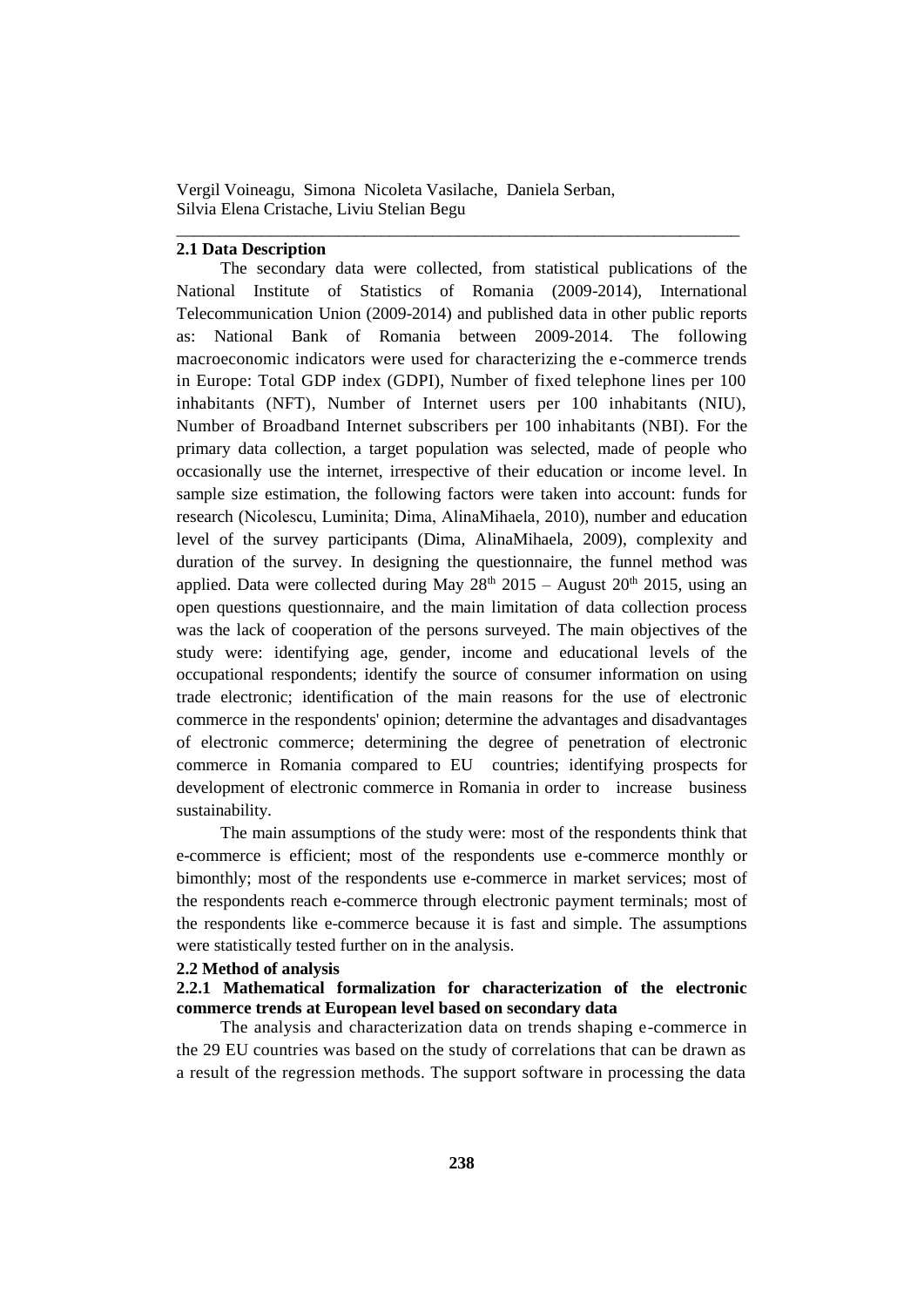it was used EViews. The choice of *regression* (Yule and Kendall, 1960), term introduced for the first time as a statistical concept in 1886 by the English statistician Francis Galton, in order to characterize the existing interdependencies between social economic variables, was determined by the objectives of identifying the shape function, correct IT, measuring the intensity and characterizing the type of correlation between indicators at European level. Multiple linear regression model used in the paper to analyze the dependency of a dependent variable / endogenous (GDPI), Y and k-1 independent variables / exogenous  $x_2, x_3, \ldots, x_k$  (fixed line number quantification of the effects of various factors that characterize the e-commerce as part of the per 100 inhabitants-NFT, number of Internet users 100 inhabitants-NIU, number of broadband Internet subscribers per 100 inhabitants-NBI) and a random variable described by the following set of equations (Andrei and Bourbonnais, 2008).

$$
y_i = \beta_0 + \beta_1 x_{i1} + \beta_2 x_{i2} + ... + \beta_k x_{ik} + \varepsilon_i
$$
 cu  $i = 1, N$ 

 $GDPI = \beta_0 + \beta_1 NFT + \beta_2 NIU + \beta_3 NBI + \varepsilon_i$  cu  $i = 1, N$ 

For each statistic,,,i ", each equations valid, resulting in a system of , Linear equations:  $y_1 = \beta_0 + \hat{\beta}_1 x_{11} + \beta_2 x_{12} + ... + \beta_k x_{1k} + \varepsilon_1$ 

$$
y_2 = \beta_0 + \beta_1 x_{21} + \beta_2 x_{22} + \dots + \beta_k x_{2k} + \varepsilon_2
$$
  
........  

$$
y_N = \beta_0 + \beta_1 x_{N1} + \beta_2 x_{N2} + \dots + \beta_k x_{Nk} + \varepsilon_N
$$

 $Y = (y_1, y_N)$  column vector of the endogenous variable,  $\beta = (\beta_1, \beta_K)$  = is a column vector of parameters ( $\beta$ i) of the regression model size  $\varepsilon = (\varepsilon_1,...,\varepsilon_N) =$  is a random variable of the column vector  $i=1$ , N where N is the number of units (in the application  $n = 174$ );  $i = \overline{1, N}$ , size (N,1)

The values of the parameters estimators are obtained using the OLS method that assumes the minimization of the error function. Determination of the estimators of the parameters by OLS method, involves minimizing the sum of squared deviations of empirical values  $(v_i)$  and theoretical values derived from model. The intensity of the correlation between variables is analyzed according to the value of the ratio of correlation. Testing the validity of multiple model, we performed in our paper the Fisher-Snedecor test (1920, R.A. Fisher and Snedecor GW). Checking the hypothesis of independence of errors for multiple linear regression models, the Durbin-Watson test.To check the hypothesis of normality of errors Jarque-Berra, Breusch-Godfrey(Andrei et al., 2008) test was performed. This is an asymptotic test (applicable in case of a large volume sample), following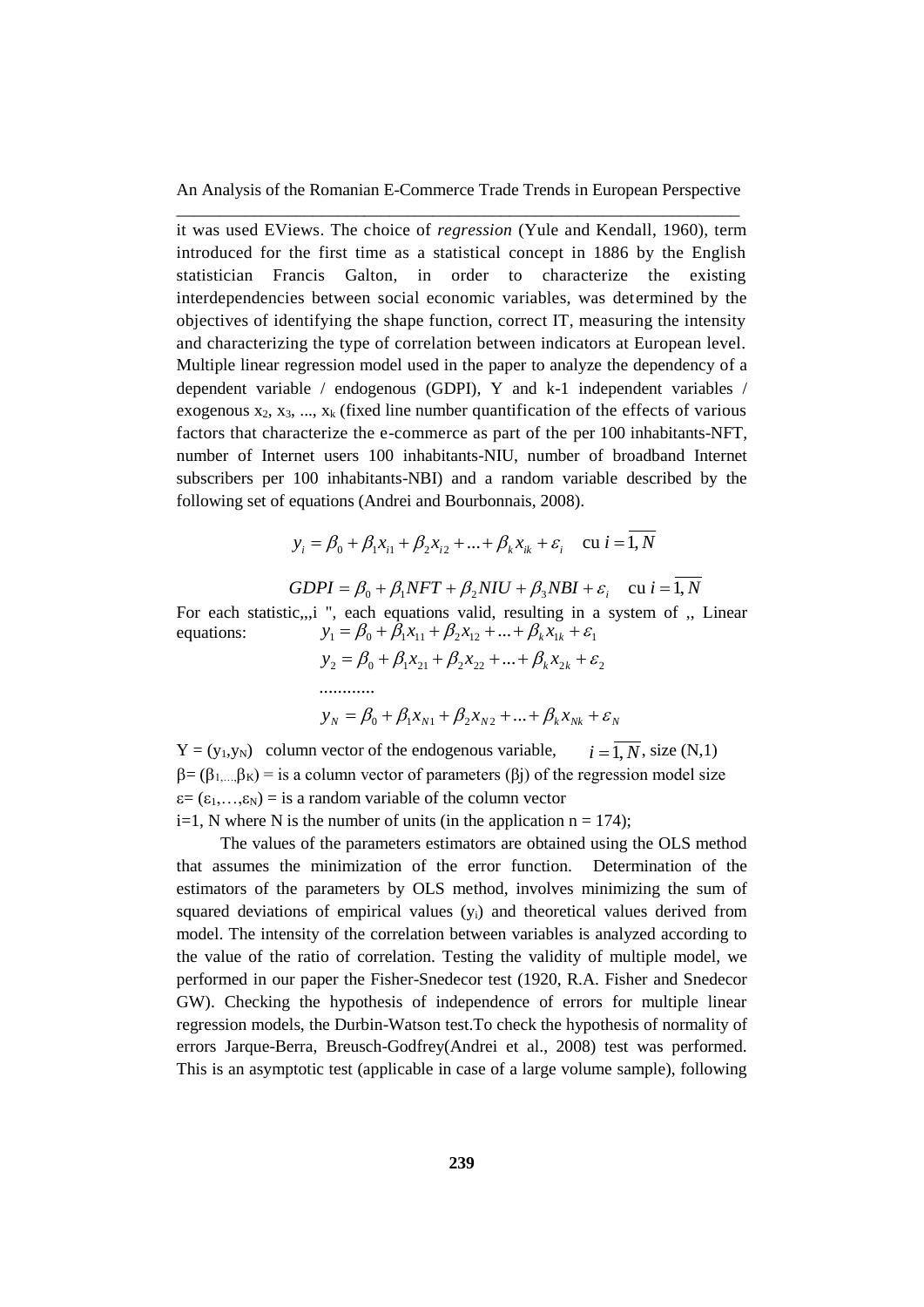a chi-squared distribution with a number of degrees of freedom equal to 2.The regression model drawback is the neglecting of the relationship between independent variables, so that the model is not affected by colinearity.

\_\_\_\_\_\_\_\_\_\_\_\_\_\_\_\_\_\_\_\_\_\_\_\_\_\_\_\_\_\_\_\_\_\_\_\_\_\_\_\_\_\_\_\_\_\_\_\_\_\_\_\_\_\_\_\_\_\_\_\_\_\_\_\_\_\_

# *2.2.2 Statistical measures to establish the portrait of the typical e-commerce user from the urban environment in Romania, based on primary data*

In terms of profiling the typical e-commerce user, this paper used descriptive statistical indicators such as the mean, variance and the coefficient of variation. Also, in order to establish the interdependency between variables included in the questionnaire indicators were used for measuring the intensity of correlation and association as: coefficient of association, coefficient of determination, the chisquared test. TheChi-squared test, the population's parameters estimation is related to the OLS method developed by A. M. Legendre (1805) and C. F. Gauss (1809), associated with the normal distribution defined by Gauss – Laplace. Fisher and V. Pearson contributed in their paper "Statistic theory of estimation" in 1925 to the estimation theory development (Dobroesbeke, 1988). In the current survey, there is a simple selection procedure used.

#### **3. Results interpretation**

#### **3.1 Analysis and Results based on secondary data**

To check whether there is a relationship between the indicators mentioned above in the paper we used a multiple linear regression model. During 2010-2014 the situation of the number of Internet users per 100 inhabitants in Europe is presented in Table 1.

In the latest rankings of the European Union [\(http://www.itu.int/en/ITU-](http://www.itu.int/en/ITU-D/Statistics/Pages/publications/default.aspx)[D/Statistics/Pages/publications/default.aspx\)](http://www.itu.int/en/ITU-D/Statistics/Pages/publications/default.aspx) Scandinavian countries dominated the top positions regarding the use of electronic commerce.

| Number of users per 100 inhabitants |          |           |               |               |         |  |
|-------------------------------------|----------|-----------|---------------|---------------|---------|--|
| Variation                           | 2010     | 2011      | 2012          | 2013          | 2014    |  |
| range                               |          |           |               |               |         |  |
|                                     | Turkey,  | Turkey,   |               |               |         |  |
|                                     | Romania  | Romania   |               |               |         |  |
|                                     | Bulgaria | Bulgaria, | Turkey,       | Turkey,       |         |  |
| 40%-60%                             | Cyprus,  | Cyprus,   | Romania       | RomaniaBul    | Turkey, |  |
|                                     | Greece,  | Greece,   | Bulgaria,     | garia, Greece | Romania |  |
|                                     | Hungary, | Hungary,  | Greece, Italy |               |         |  |
|                                     | Italy,   | Italy,    |               |               |         |  |
|                                     | Portugal | Portugal  |               |               |         |  |

**Table 1 – The main indicators of Information Society in Europe 2010-2014**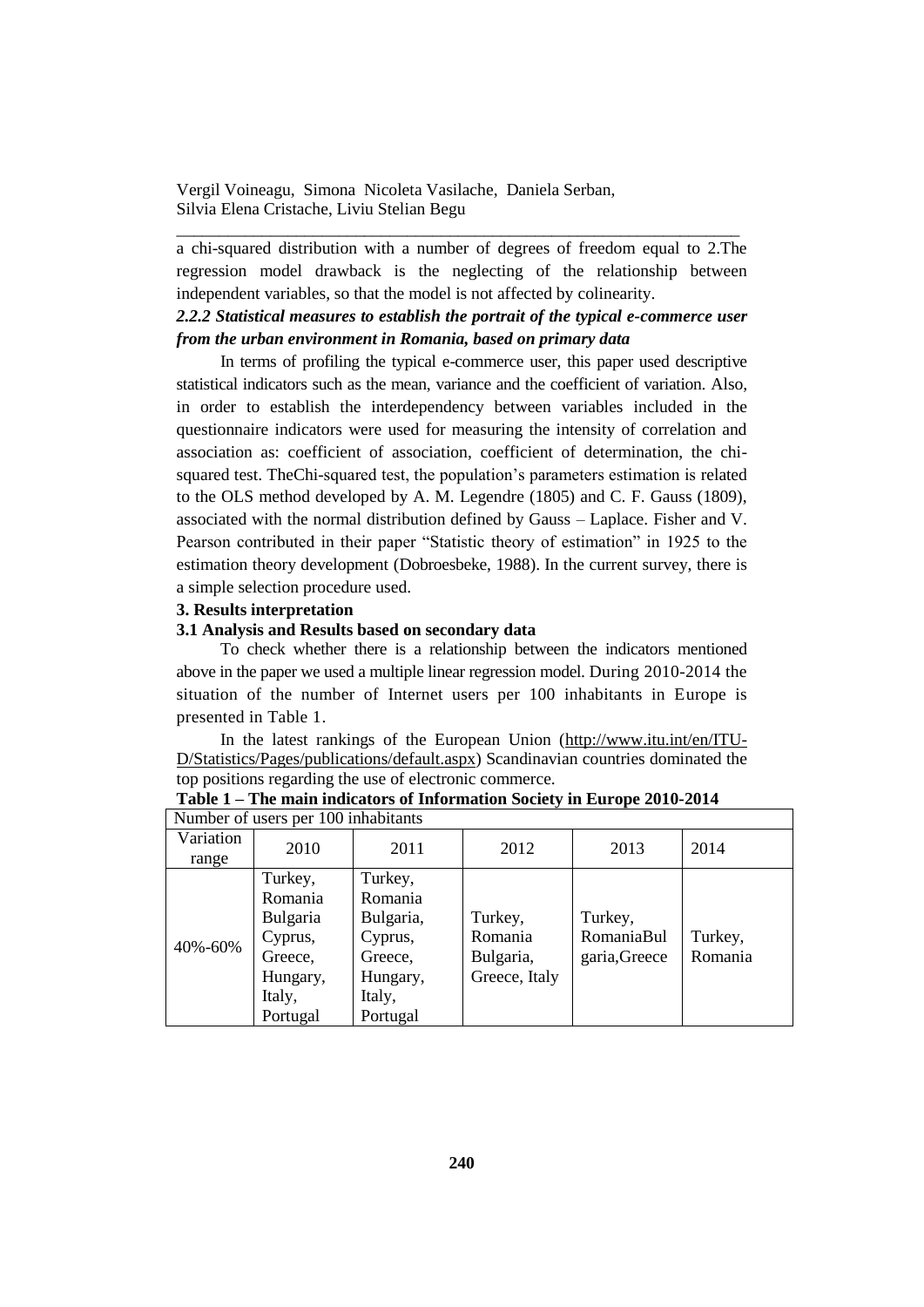|             | Austria,                                                                              | Austria,                                                                                        | Cyprus,                                                                                                                           |                                                                                                                                                                    |                                                                                                                                                                                                       |
|-------------|---------------------------------------------------------------------------------------|-------------------------------------------------------------------------------------------------|-----------------------------------------------------------------------------------------------------------------------------------|--------------------------------------------------------------------------------------------------------------------------------------------------------------------|-------------------------------------------------------------------------------------------------------------------------------------------------------------------------------------------------------|
|             | Belgium,                                                                              | Belgium,                                                                                        | Czech                                                                                                                             | Cyprus,                                                                                                                                                            |                                                                                                                                                                                                       |
|             | Czech                                                                                 | Czech                                                                                           | Republic,                                                                                                                         | Czech                                                                                                                                                              | Italy, Spain,                                                                                                                                                                                         |
|             | Republic,                                                                             | Republic,                                                                                       | Estonia,                                                                                                                          | Republic,                                                                                                                                                          | Slovenia,                                                                                                                                                                                             |
|             | Estonia.                                                                              | Estonia.                                                                                        | Hungary,                                                                                                                          | Hungary                                                                                                                                                            | Malta,                                                                                                                                                                                                |
|             | Ireland,                                                                              | Ireland,                                                                                        | Ireland,                                                                                                                          | Malta,                                                                                                                                                             | Poland,                                                                                                                                                                                               |
|             | Latvia,                                                                               | Latvia.                                                                                         | Latvia.                                                                                                                           | Lithuania,                                                                                                                                                         | Portugal,                                                                                                                                                                                             |
| 60%-80%     | Lithuania,                                                                            | Lithuania,                                                                                      | Lithuania,                                                                                                                        | Italy,                                                                                                                                                             | Cyprus,                                                                                                                                                                                               |
|             | Malta,                                                                                | Malta,                                                                                          | Spain                                                                                                                             | Poland,                                                                                                                                                            | Hungary                                                                                                                                                                                               |
|             | Poland,                                                                               | Poland,                                                                                         | Malta,                                                                                                                            | Croatia.                                                                                                                                                           | Lithuania,                                                                                                                                                                                            |
|             | Slovakia,                                                                             | Slovakia,                                                                                       | Poland,                                                                                                                           | Slovakia,                                                                                                                                                          | Greece,                                                                                                                                                                                               |
|             | Spain,                                                                                | Spain,                                                                                          | Slovakia,                                                                                                                         | Spain,                                                                                                                                                             | Croatia.                                                                                                                                                                                              |
|             | Slovenia,                                                                             | Slovenia,                                                                                       | Croatia,                                                                                                                          | Slovenia,                                                                                                                                                          | Bulgaria                                                                                                                                                                                              |
|             | United                                                                                | France,                                                                                         | Slovenia,                                                                                                                         | Portugal                                                                                                                                                           |                                                                                                                                                                                                       |
|             | Kingdom                                                                               | Hungary                                                                                         | Portugal                                                                                                                          |                                                                                                                                                                    |                                                                                                                                                                                                       |
| Over<br>80% | Denmark,<br>Finland.<br>Germany,<br>Luxembour<br>g,Netherlan<br>ds, Sweden,<br>France | Denmark,<br>Finland,<br>Germany,<br>Luxembourg,<br>Netherlands,<br>Sweden,<br>United<br>Kingdom | Austria,<br>Belgium<br>Denmark,<br>Finland,<br>France,<br>Germany,<br>Luxembourg,<br>Netherlands,<br>Sweden,<br>United<br>Kingdom | Austria,<br>Belgium<br>Denmark,<br>Latvia<br>Finland,<br>France,<br>Germany,<br>Luxemboug,<br>Netherlands,<br>Sweden,<br>United<br>Kingdom,<br>Estonia,<br>Ireland | Denmark,<br>Austria,<br>Netherlands,<br>Slovakia,<br>Latvia<br>France,<br>Germany<br>Luxembourg,<br>Ireland,<br>Estonia,<br>Belgium,<br>Finland<br>Czech<br>Republic,<br>Sweden,<br>United<br>Kingdom |

An Analysis of the Romanian E-Commerce Trade Trends in European Perspective

*Source: International Telecommunication Union (ITU, 2009-2014)*

What distinguishes these from other countries is the amplitude with which the Internet has entered the market and redefined the commercial transactions as well as the public interest for Internet technology in everyday life. In contrast to their Northern European neighbors, the *Southern Europeans* continue to be skeptic with the Internet*.* Recent years in the field of information science and was one of the most dynamic in Romania, still a significant gap between our country and European level. In addition we shall state that the discrepancies in Romania are also significant between *urban and rural areas,* between branches, between the economic activities between firms by their size.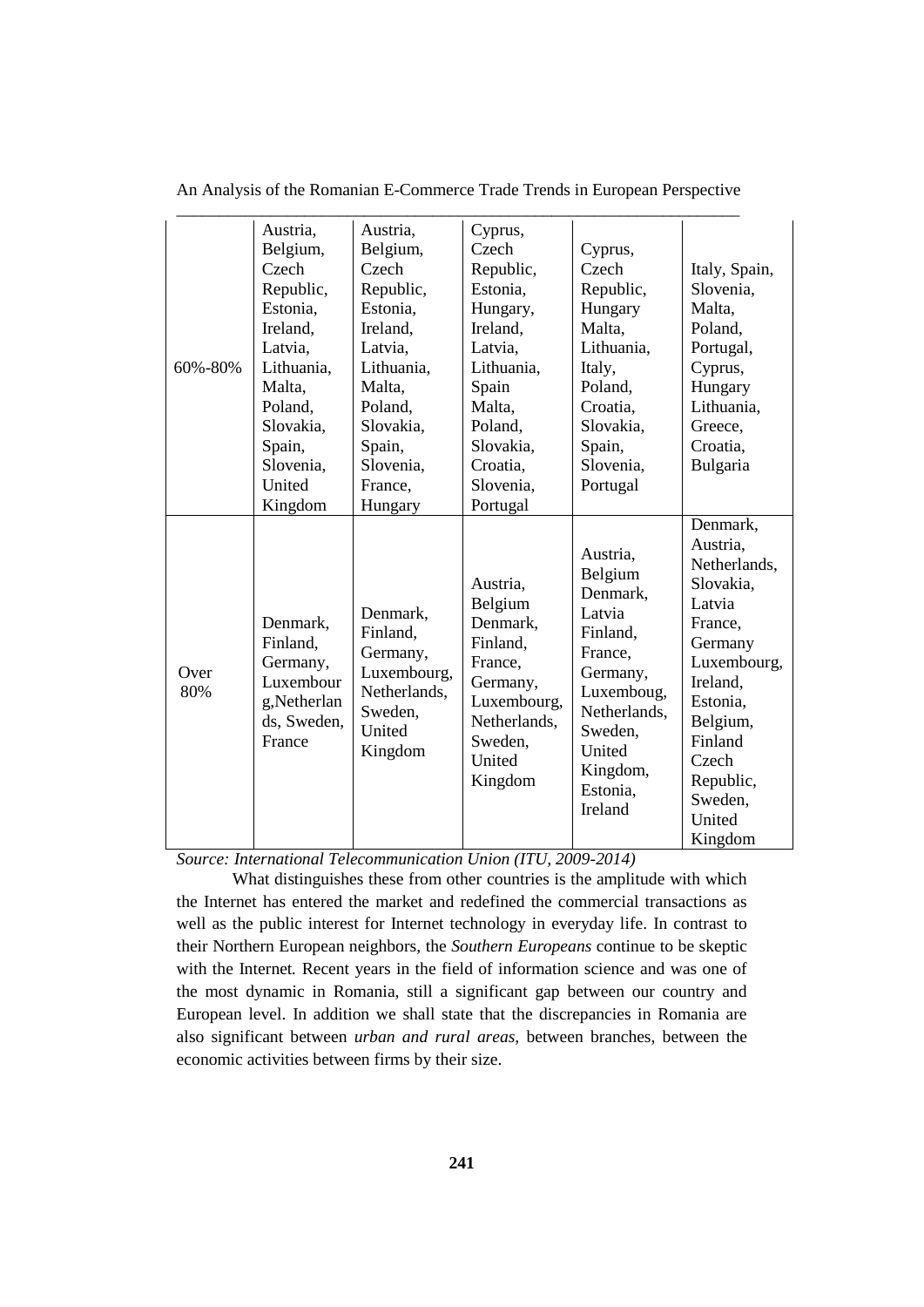As a conclusion, it can be stressed that the purchasing power in *rural areas* is low due to the low incomes, the lack of access to modern tools of marketing of goods (the Internet) and the mental barriers that persist in the rural areas. It is estimated an increasing number of Internet users in the European Union and the world. In the period 2012-2014 the computer networks have expanded and developed mainly in a variety of areas such as: banking, public administration, health care, tourism, transport, etc. (Dinu, 2014).

\_\_\_\_\_\_\_\_\_\_\_\_\_\_\_\_\_\_\_\_\_\_\_\_\_\_\_\_\_\_\_\_\_\_\_\_\_\_\_\_\_\_\_\_\_\_\_\_\_\_\_\_\_\_\_\_\_\_\_\_\_\_\_\_\_\_

For the regression analysis, the GDPIindeces was considered as the dependent variable (y) influenced by a set of three independent variables (regressors), which are the number of fixed telephone lines per  $100$  inhabitants  $(x_1)$ , the number of Internet users per 100 inhabitants  $(x_2)$  and the number of broadband Internet subscribers per  $100$  inhabitants  $(x<sub>3</sub>)$ , as independent variables. Multiple regression analysis covered the following stages, the development of the regression model, estimating model parameters and check the accuracy of the results. From correlation chart, it can be appreciated that network points chart (**Figure 1 and Figure 2**) are uniformly distributed without gaps between them, so it is concluded that the correlation between the factorial variables which characterize the European electronic trade and GDPI indices in 29 EU countries, is a linear direct one.



**Figure1. Actual, Fitted, Residual Graph**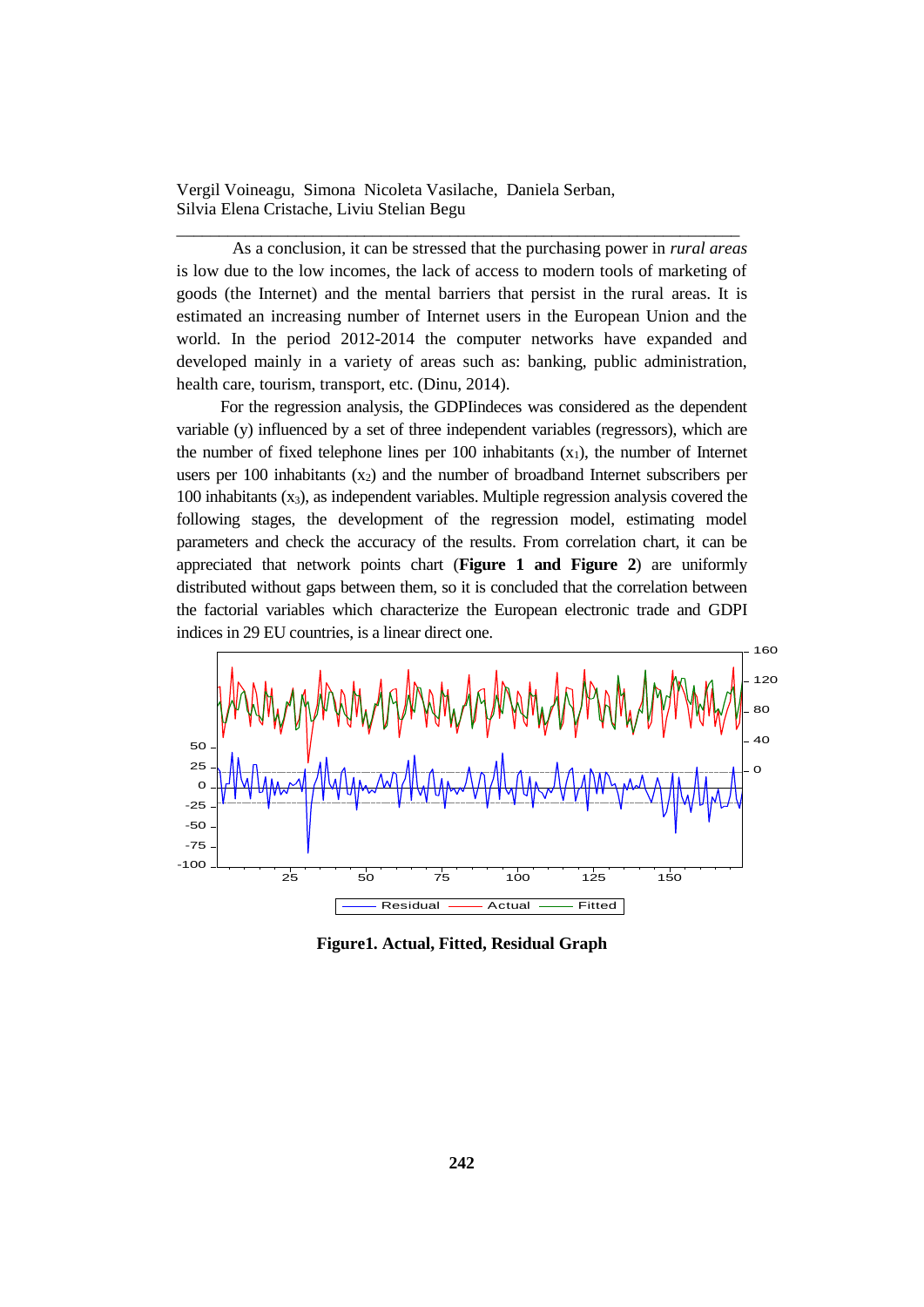An Analysis of the Romanian E-Commerce Trade Trends in European Perspective



**Figure 2. Scatter diagram**

By applying a multiple linear regression model using EViews (EViews, User Guide, and Version 7.0) software package the following output of results, concerning the intensity of the correlation the model obtained for the sample of data, the validity of the model (Fisher test), the possibility of results extension and the residual analysis (checking the normality of the errors distribution and the independence of errors), summarized in **Table 2** were obtained.

**Table 2 Correlations of GDPI indices and changes in broadband Internet subscribers, number of fixed telephone lines, and Internet users** 

| Dependent Variable: PIB INDEXES                                                                                                                              |                             |                                |             |          |  |  |  |  |  |  |
|--------------------------------------------------------------------------------------------------------------------------------------------------------------|-----------------------------|--------------------------------|-------------|----------|--|--|--|--|--|--|
|                                                                                                                                                              | Method: Panel Least Squares |                                |             |          |  |  |  |  |  |  |
| Sample: 2009-2014                                                                                                                                            |                             |                                |             |          |  |  |  |  |  |  |
| Total panel (balanced) observations :174<br>PIB_INDEXES=C(1)+C(2)*NUMBER_INTERNET_SUBSCRIBERS+C(3)*NU<br>MBER_OF_FIXED_PH_LINES +C(4)* NUMBER_INTERNET_USERS |                             |                                |             |          |  |  |  |  |  |  |
|                                                                                                                                                              | Coefficient                 | Std. Error                     | t-Statistic | Prob.    |  |  |  |  |  |  |
| C(1)                                                                                                                                                         | 21.42375                    | 5.730983                       | 3.740195    | 0.0004   |  |  |  |  |  |  |
| C(2)                                                                                                                                                         | 0.342082                    | 0.108111                       | 3.304181    | 0.0018   |  |  |  |  |  |  |
| C(3)                                                                                                                                                         | 0.831488                    | 0.110347                       | 7.262905    | 0.0000   |  |  |  |  |  |  |
| C(4)                                                                                                                                                         | 0.357993                    | 0.071136                       | 5.063960    | 0.0000   |  |  |  |  |  |  |
| R-squared                                                                                                                                                    | 0.561166                    | Mean dependent var             |             | 88.36161 |  |  |  |  |  |  |
| <b>Adjusted R-squared</b>                                                                                                                                    | 0.552010                    | S.D. dependent var             |             | 25.6017  |  |  |  |  |  |  |
| F-statistic                                                                                                                                                  | 60.10256                    | Durbin-Watson stat<br>Standard |             | 2.20684  |  |  |  |  |  |  |
| Prob(F-statistic)                                                                                                                                            | 0.000000                    | Error                          |             | 17.99    |  |  |  |  |  |  |
|                                                                                                                                                              |                             |                                |             |          |  |  |  |  |  |  |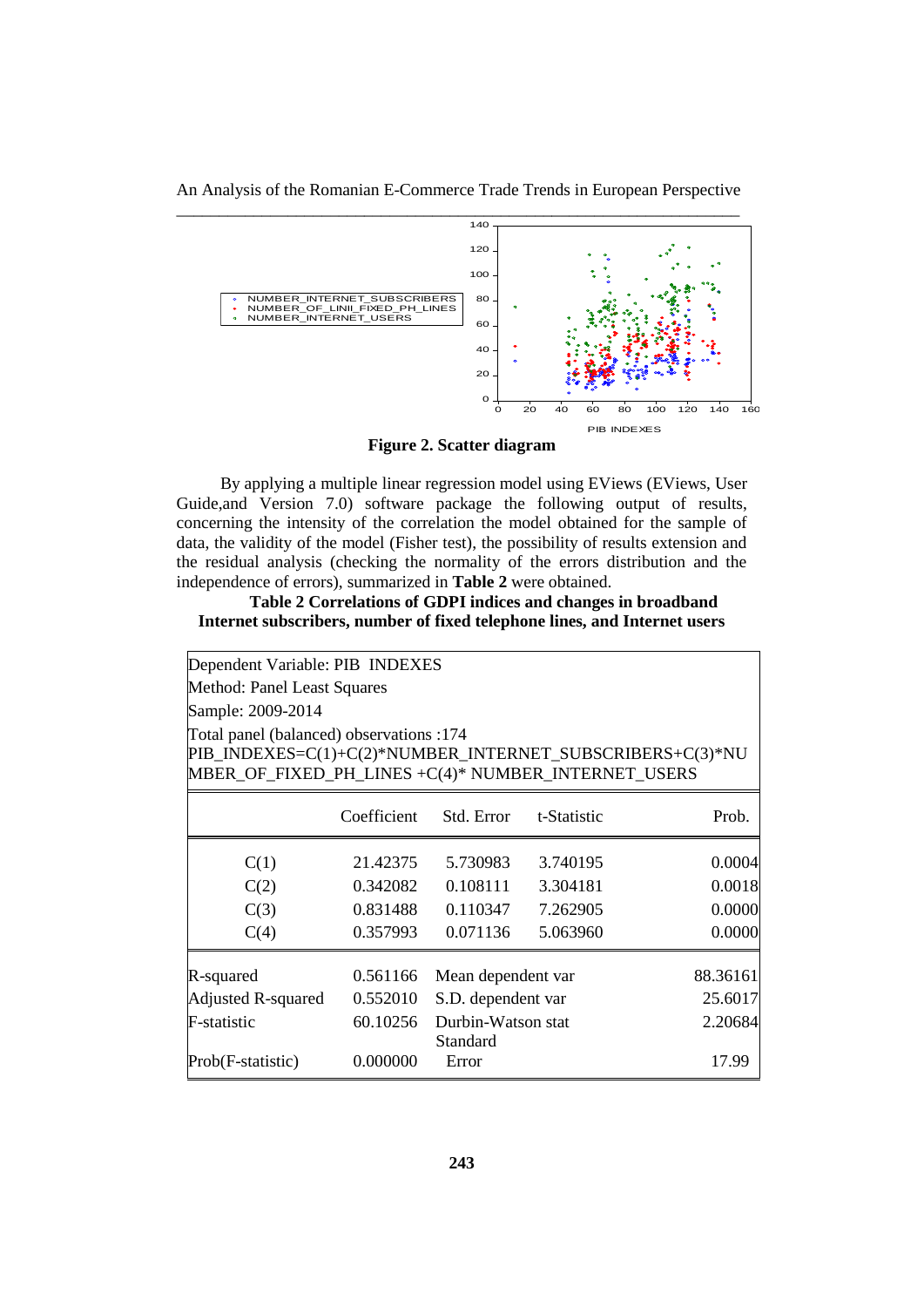Analysing the evolution of total GDPIindices during 2009-2014, according to the independent variables (number of broadband Internet subscribers per 100 inhabitants, the number of fixed telephone lines per 100 inhabitants, the number of Internet users per 100 inhabitants) the following results were obtained for the multiple regression function using the multifactorial linear regression model (see **Table 2**):  $\hat{Y} = 21.42 + 0.34x_1 + 0.83x_2 + 0.35x_3$  with the standard errors of the regression coefficients:  $(0.10)$ ,  $(0.11)$ ,  $(0.07)$ 

\_\_\_\_\_\_\_\_\_\_\_\_\_\_\_\_\_\_\_\_\_\_\_\_\_\_\_\_\_\_\_\_\_\_\_\_\_\_\_\_\_\_\_\_\_\_\_\_\_\_\_\_\_\_\_\_\_\_\_\_\_\_\_\_\_\_

The model estimation results were statistically significant for a significance level of 5% for all independent variables included in the model. OLS assumptions are checked for the same level of significance, except the hypothesis of errors autocorrelation, tested with Durbin-Watson test. The statistics value  $DW = 2.20$ , which is compared it with the critical statistical values for  $\alpha = 0.05$ ,  $p = 3$  and  $n =$ 174;  $d1=1.63$  and  $d2=1.72$  suggests that errors are positive autocorrelation. Using the software package EViews further to calculate Jarque-Berra test (Figure 3) is found that  $p(\text{JB}) = 0.00$ , so it can be consider that the assumption of normality of errors is rejected. The intensity of the relationship between the variables of this model is measured by a multiple correlation ratio  $R_{y/x_1, x_2, x_3}$  equal to 0.75; the relationship between variables is of medium to high intensity and direct one. The independent variables included in multiple linear correlation models explain 56% of variation in GDPI indices, the difference of 44% representing the influence of other factors. The correlation is depicted by a valid model.

Checking the accuracy of the multiple regression models and of the multiple correlation ratios, based on "Fisher" criterion, leads to the following conclusion: because the probability Sig. F is less than 0.05 the regression model is valid, with a significance level of 0.05.Also we consider that the independent variables included in the model have an influence on the variation of the dependent variable (GDP indices) contributing to its average annual growth rate. The main conclusion of the regression model was that e-commerce variables are influencing a significant share of 56% of the indices of GDP for the group of 29 countries.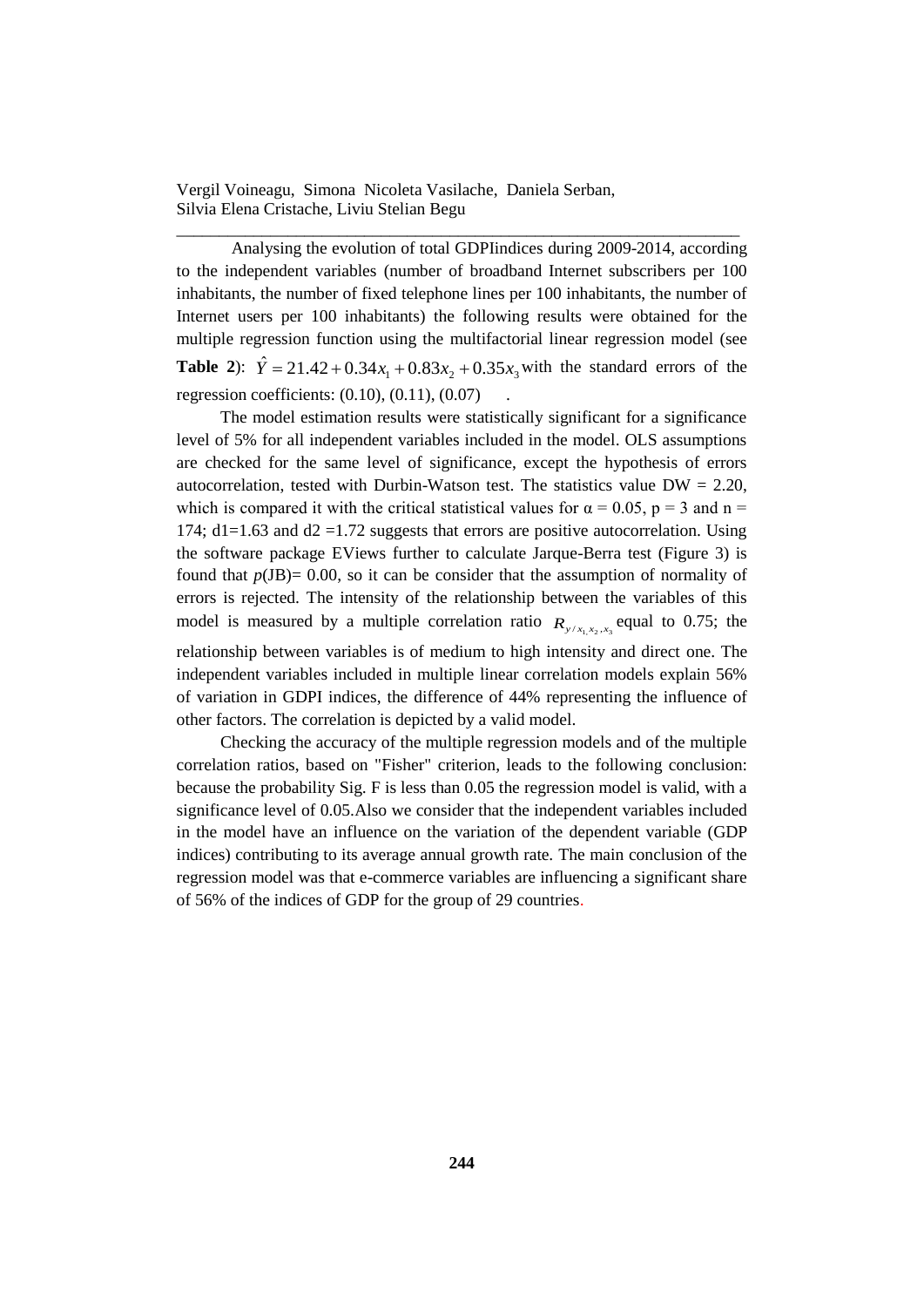

An Analysis of the Romanian E-Commerce Trade Trends in European Perspective

**Figure 3. Errors normality distribution for multiple regression model**

To detect errors autocorrelation using empirical methods that test Breusch-Godfrey. With this test will analyze the existence of autocorrelation of order k,  $k \neq 1$ . It is assumed that the error of the regression model is given by the equation:

$$
\varepsilon_{t} = \rho_1 \varepsilon_{t-1} + \rho_2 \varepsilon_{t-2} + ... + \rho_k \varepsilon_{t-k} + v_t
$$
, for t = k,...,n, but  $v_t \sim N(0, \sigma_v^2)$ 

In order to evaluate the statistical presence of an autocorrelation of the order k to be used the following statistical hypotheses:

 $H_0: \rho_1 = \rho_2 = ... = \rho_k = 0$ ; the residuals are not correlated

 $H_1: \rho_1 \neq 0$  or  $\rho_2 \neq 0$  or  $\rho_s \neq 0$ , the residuals are correlated

It is seen by applying statistical software (EViews) statistical probability F is 0.42 (high) model does not show autocorrelation of order 2 ( see Table 3).

**Table 3. Breusch-Godfrey Test for multiple regression model**

| Prob. $F(2,168)$<br>Prob. Chi-Square(2) | 0.4201<br>0.4092 |
|-----------------------------------------|------------------|
|                                         |                  |

As a result of systematic statistical data on e-commerce activities in 29 EU countries during 2009-2014 were determined derived indicators, which enable a first form of macroeconomic indicators that characterize this area (see Table 4).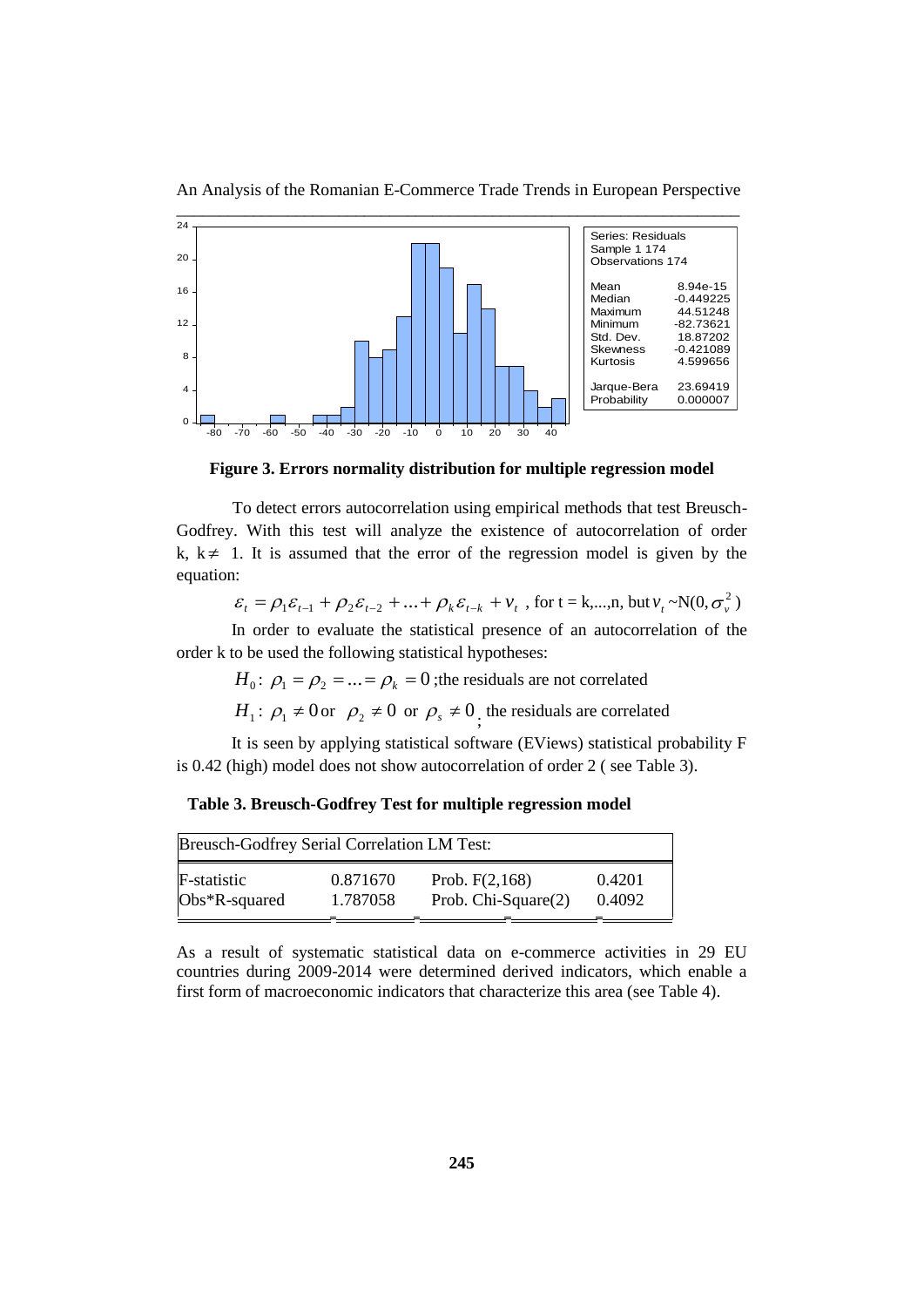| Table 4. Determination of the central tendency, variation and asymmetry for   |  |
|-------------------------------------------------------------------------------|--|
| the regression model variables which influence the e-commerce activity for 29 |  |
| UE countries                                                                  |  |

\_\_\_\_\_\_\_\_\_\_\_\_\_\_\_\_\_\_\_\_\_\_\_\_\_\_\_\_\_\_\_\_\_\_\_\_\_\_\_\_\_\_\_\_\_\_\_\_\_\_\_\_\_\_\_\_\_\_\_\_\_\_\_\_\_\_

|                   |            | Number of          |                 |                |
|-------------------|------------|--------------------|-----------------|----------------|
|                   | <b>GDP</b> | broadband Internet | Number of fixed | Number of      |
| <b>Indicators</b> | indexes    | subscribers        | telephone lines | Internet users |
| Mean              | 87.78161   | 29.39805           | 39.18724        | 69.54555       |
| Median            | 88.00000   | 24.35000           | 40.28500        | 70.00000       |
| Maximum           | 140.0000   | 113.0000           | 79.80000        | 124.6000       |
| Minimum           | 11.00000   | 5.900000           | 15.60000        | 17.80000       |
| Std. Dev.         | 26.20017   | 16.63724           | 13.37699        | 22.12312       |
| <b>Skewness</b>   | 0.009543   | 2.063844           | 0.246802        | 0.113519       |
| Coefficient<br>оf |            |                    |                 |                |
| homogeneity-%     | 29.84      | 56.58              | 34.12           | 31.80          |
| Observations      | 174        | 174                | 174             | 174            |

The annual average of **number of broadband Internet subscribers** in 29 EU countries in the period 2009-2014 amounted 30 numbers per100 inhabitants/year which has a very low representativeness, slightly over the threshold of 35%, caused by a sample variation degree of 276.55 which makes the high and positive value of the asymmetry coefficient (2.06 numbers per100 inhabitants) indicate a value of a number of broadband Internet subscribers with a small amount above its average value of 24.35 numbers per100 inhabitants/year. The annual average of **GDPI indexes** in 29 EU countries in the period 2009-2014 amounted 88 % has low coefficient of homogeneity (26.2%), which can also be seen in the value of the maximum range of variation (129%). The skewness is positive and small in value (0.009). The maximum range of variation of 64.2 numbers per 100 inhabitants/year is low, leading to a low and positive skewness (0.24). Between 2009-2014 the annual average of **number of Internet users** was no higher than 69.54 numbers per 100 inhabitants/year, with a low coefficient of homogeneity (31.8%), which can also be seen in the value of the maximum range of variation (106.8 numbers per 100 inhabitants/year,). The asymmetry is positive and small in value (0.11).

In conclusion, we can say that the model is correctly specified, that **number of broadband Internet subscribers, number of fixed telephone** and **number of Internet users** are significant factors for GDPI indexes, since the estimators are significantly different from zero and correctly identified as the model explains most of the variation for GDPI indexes.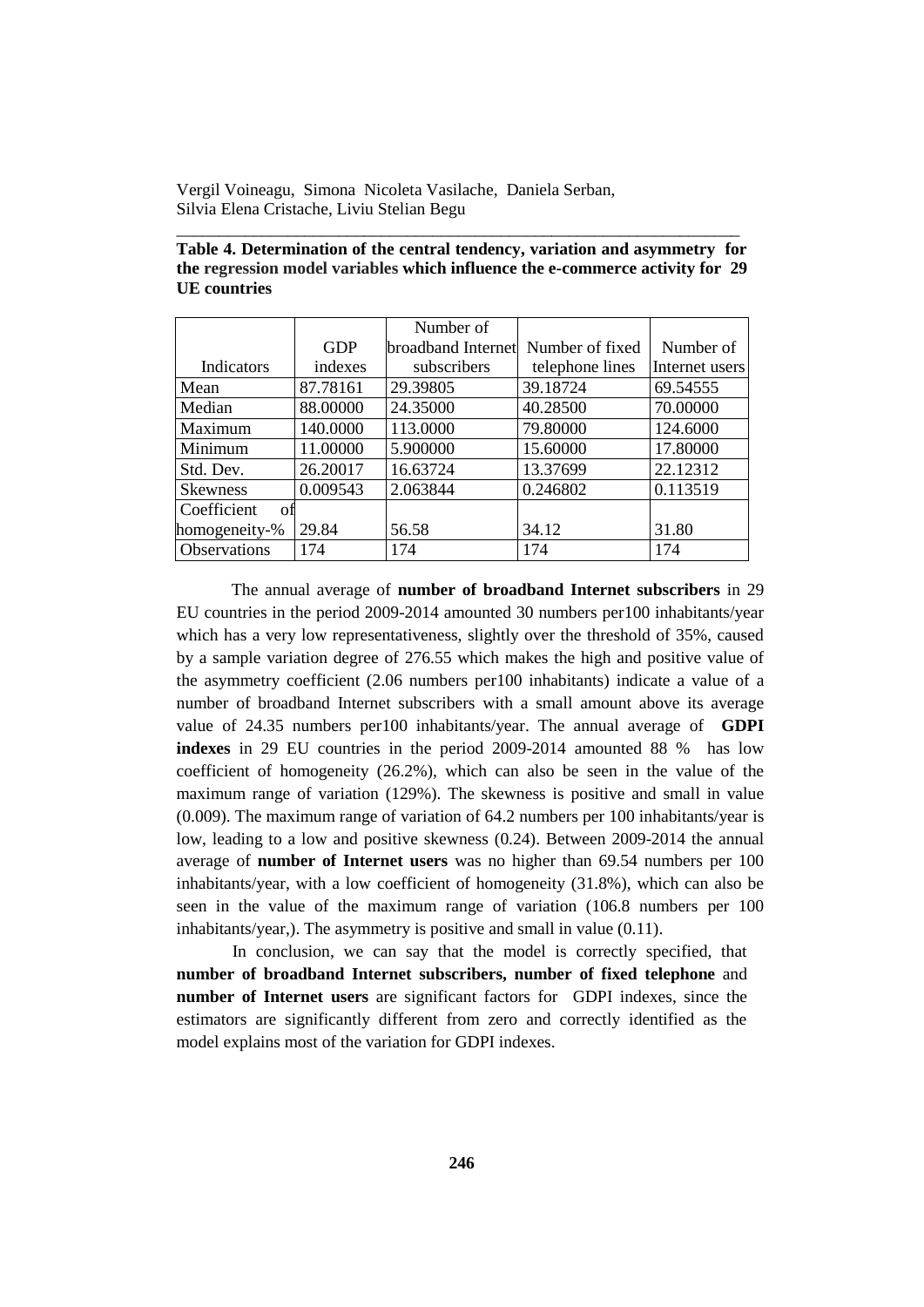### **3.2 Analysis and results based on primary data**

*Horizontal analysis.*The profile of the e-commerce consumer, as drawn from the analysis, involves a masculine gender (55%), an average age of 30 years, persons which have enough experience in their fields of business, with an average monthly income, for frequent users, of 450 euros [\(http://www.bnr.ro/Cursul-de-schimb-](http://www.bnr.ro/Cursul-de-schimb-3544.aspx)[3544.aspx\)](http://www.bnr.ro/Cursul-de-schimb-3544.aspx). The occupational structure of the respondents pool shows that most of them have liberal professions (students, owners, freelancers), and about half of them are clerks. Most of them have graduated from college, or at least high school and 75% hold a managerial position. For most of the respondents, internet has more than one purpose, being a communication, information, socialization tool.

In general the use of electronic commerce in Romania focuses on recreational and cultural services, those aimed at leisure time because this form of marketing offers a wide range of attractive consumer information regardless of gender, age, employment status, income, etc. The top three reasons that determine the consumers to use e-commerce services are a*n appropriate payment system (credit card)* - 35%, *the time saved* 30%, *income* for 19% and *certain programs of Electronic Security* for and 12%. The category *"other*" was listed the following reasons: the influence of friends, speed the deployment process, the existence of several Romanian virtual shops, to complete insurance against fraud on the Internet with insignificant percentages. They consider expansion and development of this form of marketing and sales is not enough known and used fact that results from the data at European level in terms of Internet usage, where Romania, is located on the last places. A main cause of this trend of low population accessing the information and communications technology is the development disparities between regions in Romania. The favorable opinion on increasing the sustainability companies in Romania using electronic commerce is resulting from the very basic pillars of *sustainability concerning the following key issues: increasing competitiveness through innovation and transfer of new technologies and organizational development and integration of IT in the companies, developing IT personnel*(http://oeconomica.org.ro/files/pdf/120.pdf). Among the main advantages of using electronic commerce respondents listed mainly stands: *convenience* (40%), *speed and lack of intermediaries* (17-18%), *accessibility*  (15%). The three benefits, in the opinion of those surveyed, are the main ways that should develop IT companies in Romania. Another way of expanding and diversifying the means of selling the business, would be building sites more efficient, attractive and effective information. As regards the main disadvantages of using electronic commerce it was obtained the following distribution of responses: 30% *fall-servers*; 27% *low connection speed*; 22% *Possibilities of fraud*; *Offset too high after its receipt* at the *checkout* -18%. The category "*Other*" answers were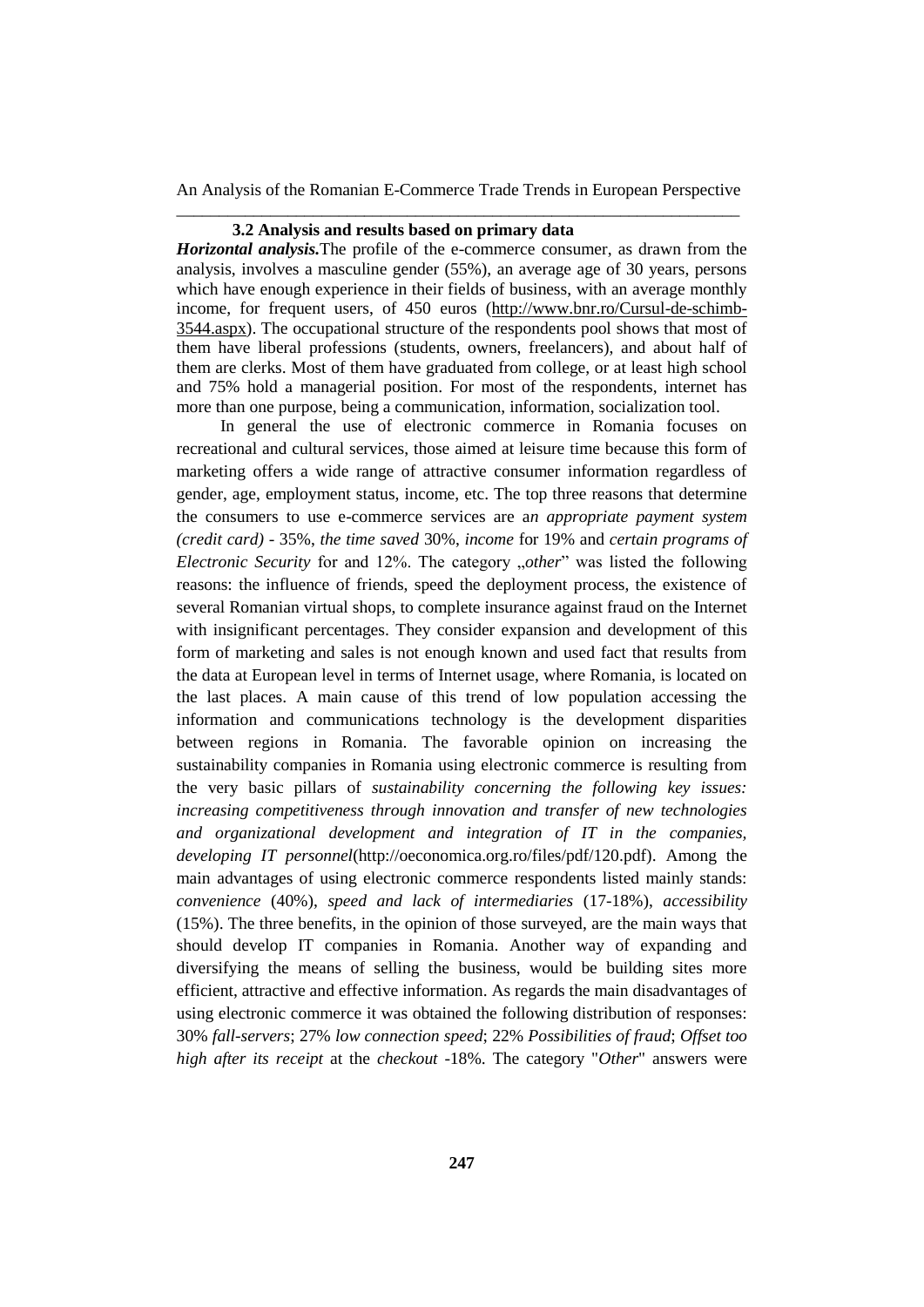mentioned such as: failure to update the site, inadequate presentation of the product, etc.

\_\_\_\_\_\_\_\_\_\_\_\_\_\_\_\_\_\_\_\_\_\_\_\_\_\_\_\_\_\_\_\_\_\_\_\_\_\_\_\_\_\_\_\_\_\_\_\_\_\_\_\_\_\_\_\_\_\_\_\_\_\_\_\_\_\_

*Vertical analysis (relationships between variables).*This analysis intended to characterize the statistical associations and correlations between variables in order to draw some essential characteristics such as sample homogeneity, association, variation and intensity of correlations. Thus, the overall corporate average age of respondents who practice e-commerce is 30.6 years with a coefficient of homogeneity below 30%, suggesting that this community is homogeneous and the average age of is representative for the sample (**Table 5**). In terms of the average net monthly income this is 450 Euro with a coefficient of variation of 28%, the average being a representative value to characterize the respondents.

To verify the existence of the association between the respondents' gender and the main factors that influence to use electronic commerce, the chi-squared test was used. In order to evaluate the level of association between gender and the factors charactering the e-commerce use (preferred payment method, the time saved and the income) the following hypothesis were defined, the null hypothesis as, the factors characterizing the e-commerce use are similar for men and women vs. the alternative hypothesis, stating that the level of the factors characterizing the e-commerce are different for men and women.

|                                              |     | Minim                                   | Maxim | Average | Sample Variance |                      | Coefficient        |
|----------------------------------------------|-----|-----------------------------------------|-------|---------|-----------------|----------------------|--------------------|
|                                              |     | Statistic Statistic Statistic Statistic |       |         |                 | Statistic Std. Error | lof<br>homogeneity |
| Age (years) $ 385 $                          |     | 15                                      | 60    | 30.6    | 7.47            | 0.38                 | 0.23               |
| Average net<br>monthly<br>income<br>$(RON)*$ | 385 | 500                                     | 3000  | 2050.12 | 331923          | 29.36                | 0.28               |

**Table 5. Descriptive Statistical Measures**

\*1 EUR= 4. 44 RON, http://www.bnr.ro/Cursul-de-schimb-3544.aspx Source: Authors, based on the survey

The first association used to decide if the preferred payment method is the same or not for men and women**, chi-squared** calculated value is 21.25, result that is compared with chi squared critical value of 6.63, identified according to the degrees of freedom and the significance level. It can state that the men prefer a different payment method, by credit card, than the women, mostly preferring to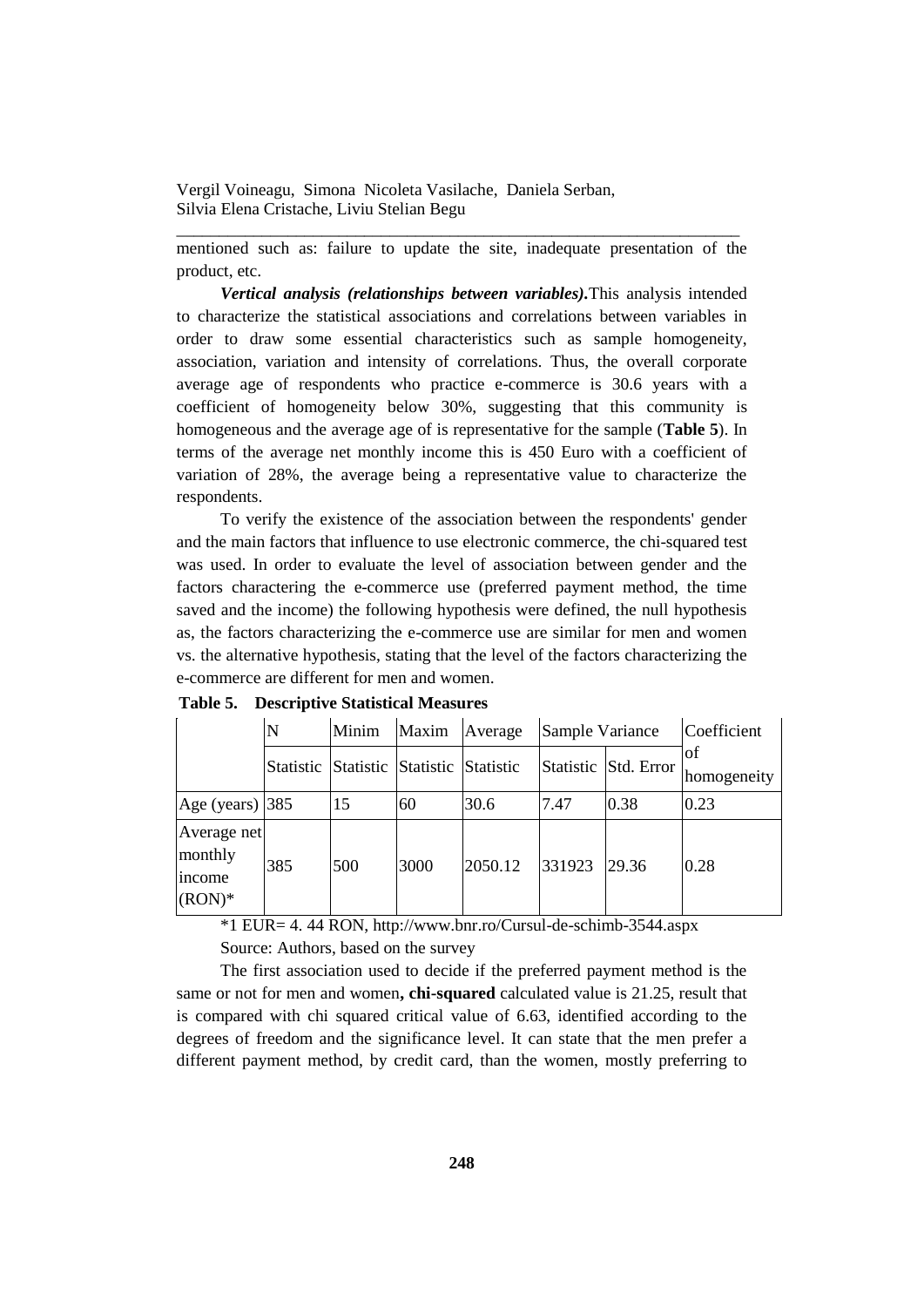pay cash. Concerning the existence of the association between the gender respondents and duration of transaction when using e-commerce, chi-squared calculated value is 8.70 and the critical one is 6.63, meaning that the men are using faster the internet when buying compared to women.

Measuring the intensity of the association between respondents' gender and the factors characterizing the e-commerce use, with Yule coefficient, the result shows an average intensity direct association (0.6). The case study finds a user profile of a typical Romanian urban e-commerce showing that the majority of ecommerce users are falling into the middle-income class is males and highly educated, they do not hold managerial positions and they have a relatively stable job.

#### **4. Discussions and conclusions**

The core conclusions are that in Romania the gender is a determining factor differentiating the use of electronic commerce. The age is also a significant factor, because the older people are not using the Internet in Romania. The training level and the education level are other significant factors of influence because the higher education provides a better adaptability for users to the new technologies Location is another important factor for internet use, due to the fact that there is a gap between the urban and the rural areas. One of the main conclusion that can be drawn is that the transition from the classical trade to e-commerce needs to be done gradually. The technology cannot be used by untrained consumers and providers (Kotler et al., 2009). Another conclusion of this paper highlighted the impact that the e-commerce will have on the life's of consumers and companies. It will reduce the *distance* between seller and buyer, allowing the knowledge of individual customer profile and performing marketing on the new bases and also it will provide the *sustainability of global growth*(Gay et al., 2007). Chen and Zhang (2015) underline that within the process of globalization and sustainable development through technology, ,,electronic commerce as a new business model has an effect on peoples lifes'more and more ".

The proposals that the authors suggest at end of the paper can be summarized as follows. Firstly, as most part of the population does not have yet a personal computer, the easiest way to generalized access to Internet is to focus on the communities and institutions, through schools, public libraries, Internet cafes and community access other positions. A suggestion to this effect could be to connect all schools to the Internet both in urban and in rural areas where access to information technology is still low in Romania compared to the set of 29 EU countries. Another suggestion, from a similar older research, is to implement and promote programs to educate people of any age, occupation, educational level and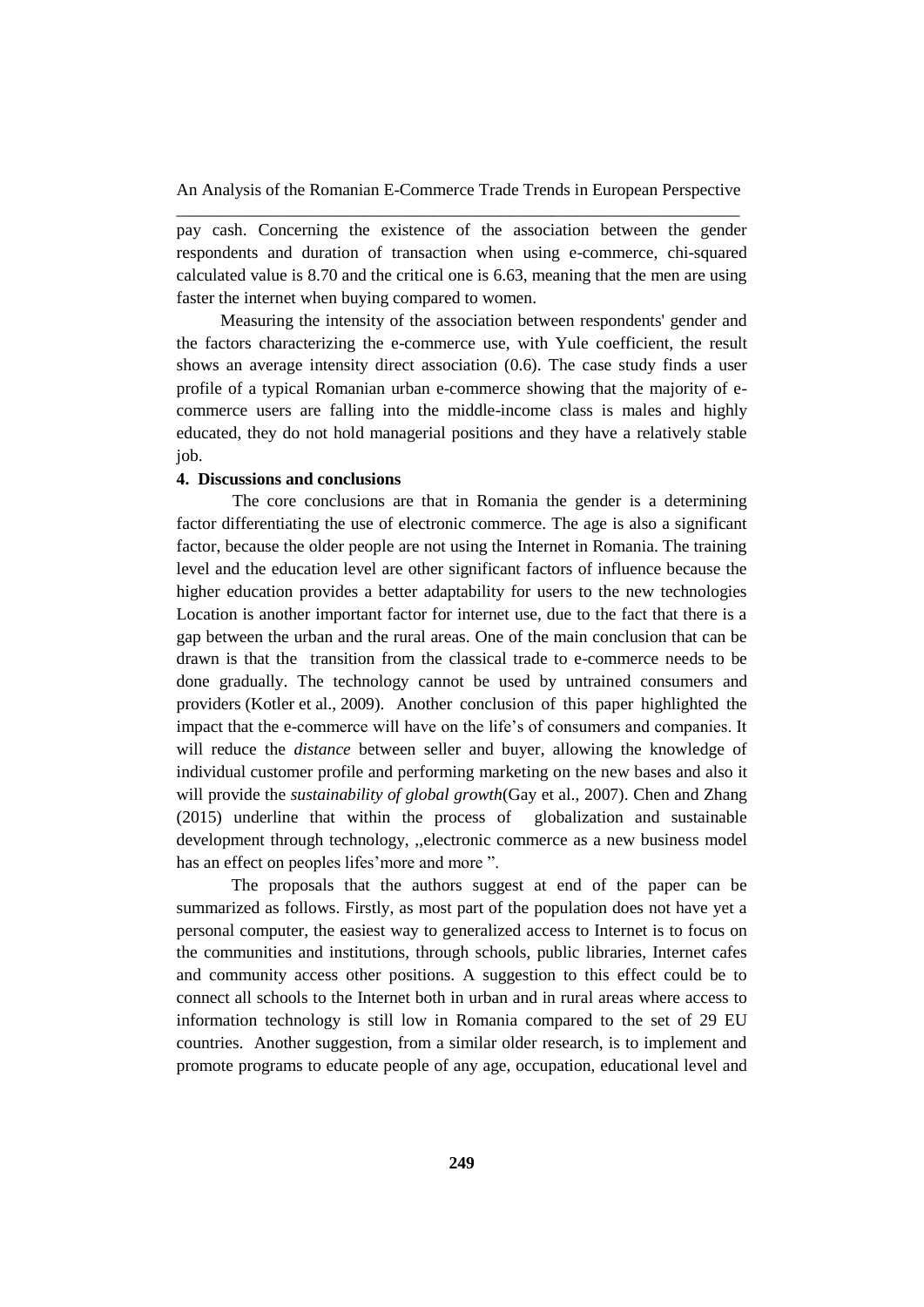in any social environment in order to ease computers and Internet use(Ciobotar, at all, 2015).

\_\_\_\_\_\_\_\_\_\_\_\_\_\_\_\_\_\_\_\_\_\_\_\_\_\_\_\_\_\_\_\_\_\_\_\_\_\_\_\_\_\_\_\_\_\_\_\_\_\_\_\_\_\_\_\_\_\_\_\_\_\_\_\_\_\_

Also, encouraging companies to present their business on the Internet and attract potential consumers, to ensure access to information necessary for building and developing a web site, in order to lead to a successful online business represents a recommendation of the authors. Therefore access to information technology has become a necessity both in personal and professional interest. Another aspect that should be considered is trying to reduce the lack of trust of consumers in terms of data security on the Internet as well as the need for their protection. Looking ahead, we witness that in many areas, consumers face increasingly more complex environments, and this trend will likely continue in the future as a result of the technological developments.

Other examples include the development of electronic commerce (which extends its range of products available and weakens the influence of advertising, reversing the trends we knew in classic consumer markets), the intensification of globalization, and the option for sustainable and responsible consumption. Thus, the conclusions of our study may be regarded as an anticipation of these trends, which significantly alter the consumption patterns and, consequently, the consumer choices.

#### **REFERENCES**

[1] **Andrei, T., Bourbonnais**, R.**(2008),** *Econometrics;* Bucharest, *Economica Publishing House*, p.111-123;

[2]**Andrei, T., Stancu, S., Iacob, A.I. et al. (2008),***Introducere in econometrie utilizand Eviews,*Bucharest, *Economica Publishing House*, p. 66- 82; [3]**C.R.C.E.(2000**), *Secretele comertului electronic.Ghid pentru exportatoriîntreprinderi mici si mijlocii ; International Trade Center, UNCTAD/WTO*, Geneva, p.4;

[4]**Centrul European al Consumatorilor din Romania** (ECC-Net). Available online at[: http://www.eccromania.ro/articole/informatii/teme/achizitiile](http://www.eccromania.ro/articole/informatii/teme/achizitiile-online/comert-electronic)[online/comert-electronic\(](http://www.eccromania.ro/articole/informatii/teme/achizitiile-online/comert-electronic)Accessed on 20 September 2015);

[5]**Cristache, S.E., Ciobotar, G.N., Kailani, C.(2015),** *New Trends in Commercial Technologies in Romania: Evolution of Electronic Commerce as Multichannel Retailing Instrument;IECS, Iasi Conference*, in emerging; [6] **Dima, A.M.,(2009),** *Operational Risk Assessment Tools for Quality* 

*Management in Banking Services ;*Amfiteatru Economic, XI(26);

pp. 364-372;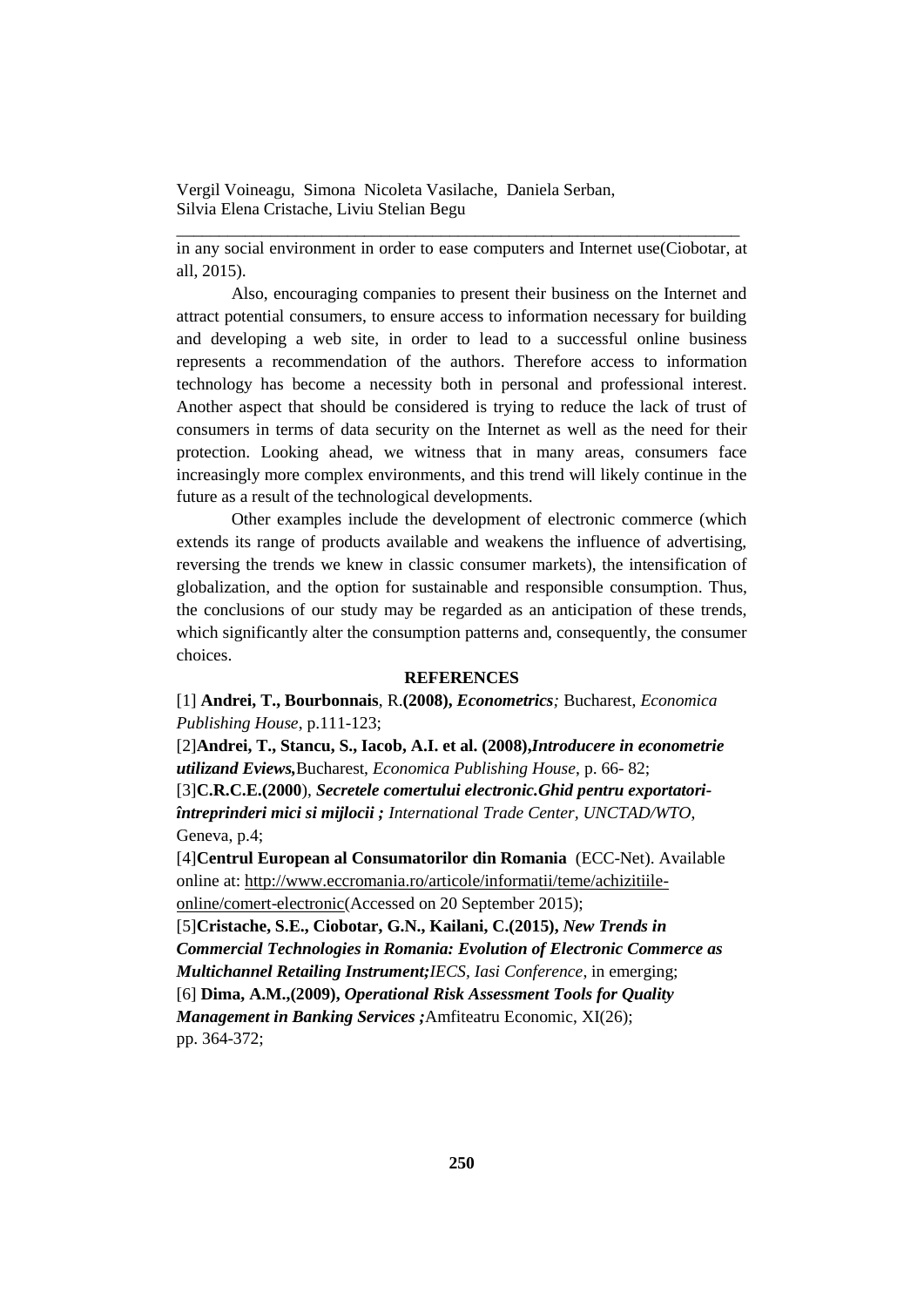[7]**Dinu, V.(2014),** *The Protection of the Consumers Rights in an Era of Technological Changes and Globalization;Rev.Int.Amfiteatru Economic*, XIII(29), p. 6-7;

[8]**Dobroesbeke, J.J., Fichet, B., Tassi, P.(1988),** *Le sondaje***,***ed. Economica*, Paris; [9]**EViews, User Guide, Version 7.0,(2010),** QMS Quantitative Micro Software, Irvine, California, p.140-141;

[10]**Gay, R., Charlesworth, A., Esen, R.(2007),** *Online Marketing: A Customerled Approach***;** Oxford: Oxford University Press, p.390-392;

[11]**Kotler, Ph., Jain, D., Maesincee, S.(2009),** *Marketingul în era digitală– o nouă viziune despre profit, creștere și înnoire;* Bucharest, *Meteor Press Publishing House,* p.41-42;

[12]**Kress, G.(2002),***Marketing Research*;*Ed. Prentice Hall*, NY, p.12-15; [13]**Lai, L.S., Turban E. (2008),** *Groups' Formation and Operations in the Web 2.0 Environment and Social Networks. Group Decision and Negotiation*, 17(5), p.387-402;

[14]**McKnight, D. H.; Lankton, N.; Tripp, J. (2011),***Social Networking Information Disclosure and Continuance Intention: A Disconnects*. In: IEEE Computer Society*, System Sciences(HICSS) 44th Hawaii International Conference,* Koloa, Kauai, 4-7 January;

[15]**Nicolescu, L. Dima, A. Mihaela.(2010)***The Quality of the Educational Services Institutional Case Study from the Romanian Higher Education*; Transylvanian Review of Administrative Sciences, issue 29, p. 100-108; [16]**OECD Better Policies for better lives**; Available online at: [http://www.oecd.org,](http://www.oecd.org/) (Accessed on 20 September 2015);

[17]**Pelău, C.,Bena, I**.**(2010**),*Percepţia riscului pe diferite segmente de consumatori în cadrul tranzacţiilor de comerţ electronic şi implicaţiile asupra strategiei de marketing, Amfiteatru Economic*, XII(28), p. 372–386;

[18]**Qingyi Chen, Ning Zhang,(2015),** *Does E-Commerce Provide a Sustained* 

*Competitive Advantage? An Investigation of Survival and Sustainability in* 

*Growth-Oriented Enterprises; Sustainability Journal, 7*,(2) 2015, p.1411-

1428[,www.mdpi.com/journal/sustainability](http://www.mdpi.com/journal/sustainability) (Accessed on 20 September 2015);

[19]**Rădoi, D.(2015),***Noua Economie* **–** *Locul şi rolul comerţului electronic în noua economie,*Ambasada României, Tel Aviv - Available online at: http://oeconomica.org.ro/files/pdf/120.pdf, (Accessed on 20 September 2015);

[20]**Romanian National Institute of Statistics**. Available online at: [http://www.insse.ro\(](http://www.insse.ro/)Accessed on 20 May 2015);

[21]**Xu, X.(2012),** *Internet of Things in Service Innovation;Amfiteatru Economic*,*Special issue for the RESER 2012 conference*, p.698-699;